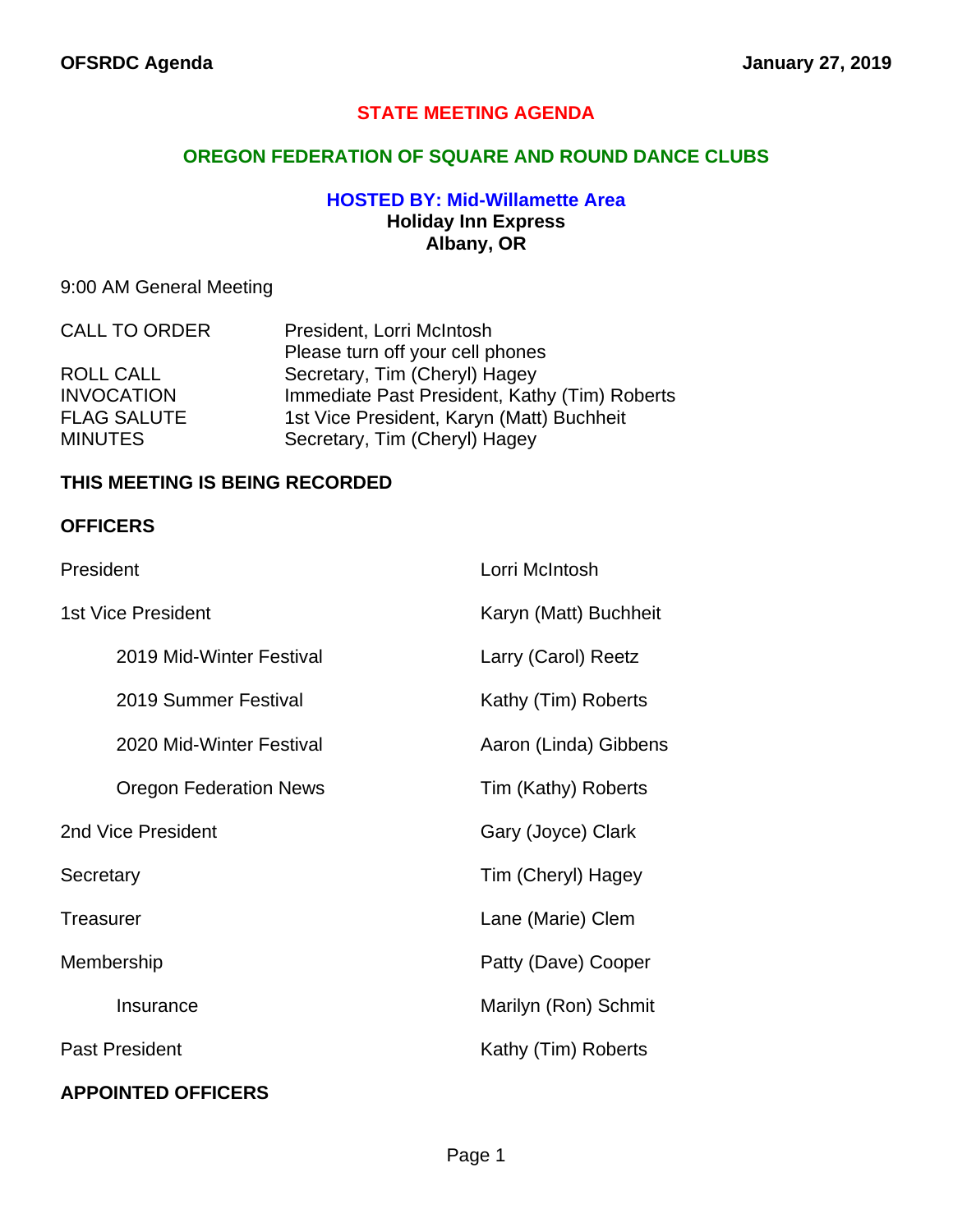# **OFSRDC Agenda January 27, 2019**

| Parliamentatian             | Tim (Kathy) Roberts   |
|-----------------------------|-----------------------|
| <b>Education/Publicity</b>  | Kathy (Tim) Roberts   |
| Historian                   | Marilyn (Ron) Schmit  |
| <b>COMMITTEE CHAIRS</b>     |                       |
| <b>BMI/ASCAP</b>            | <b>Ralph Lambert</b>  |
| <b>Youth Activities</b>     | Karyn (Matt) Buchheit |
| <b>ORDTA</b>                | Tami Helms (Tim Keck) |
| <b>Round Dance Sreening</b> | Tami Helms (Tim Keck) |
| <b>Caller Liaison</b>       | Janienne Alexander    |
| Webmaster                   | Tim (Kathy) Roberts   |
| <b>State Fair</b>           | Marilyn (Ron) Schmit  |
| <b>Background Check</b>     | Tim (Kathy) Roberts   |
|                             |                       |

#### **OLD BUSINESS**

A.

## **RECESS**

#### **NEW BUSINESS**

- A. Kathy Roberts: Motion for Eager Beavers (TVC) to host Summer Festival 2020 in Seaside August 21-23, 2020
- B. Kathy Roberts: Motion to establish a contractual relationship with SESAC based on Ralph Lambert's proposal.
- C.

## **DELEGATES**

Mid-Willamette Area **Julia Buchheit** 

Portland Area Council **Betty Chipps**